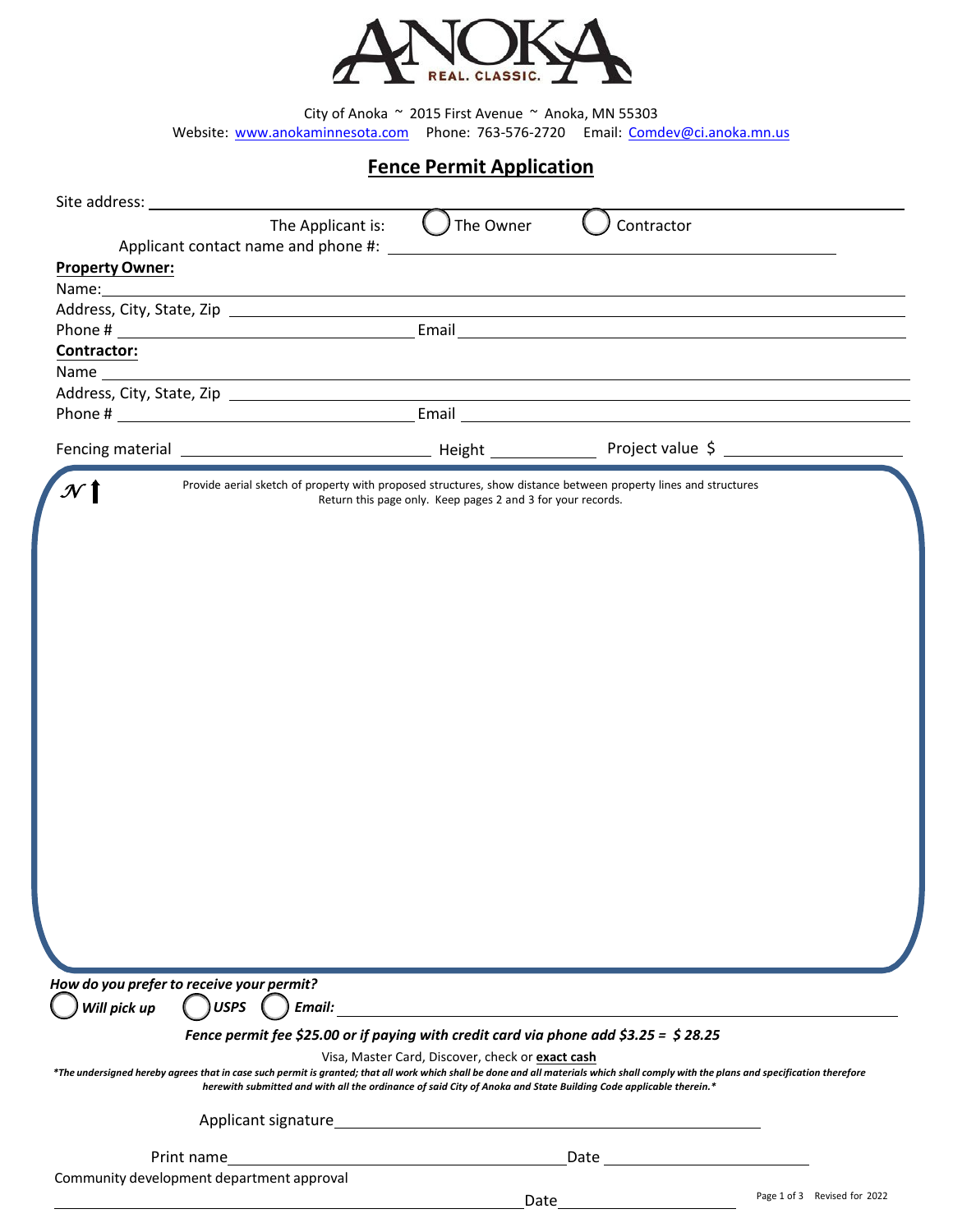## **RETURN THE APPLICATION AND KEEP THESE PAGES FOR YOUR REFERENCE**

## **Chapter 74. Zoning**

| <b>ARTICLE IX.</b>     | <b>Supplemental Regulations</b> |                                                                                                                                                                                                                                                                                                                                                                                                                                                                                                                                                                                                                                                                                 |  |  |  |
|------------------------|---------------------------------|---------------------------------------------------------------------------------------------------------------------------------------------------------------------------------------------------------------------------------------------------------------------------------------------------------------------------------------------------------------------------------------------------------------------------------------------------------------------------------------------------------------------------------------------------------------------------------------------------------------------------------------------------------------------------------|--|--|--|
| <b>DIVISION 1.</b>     |                                 | <b>Generally</b>                                                                                                                                                                                                                                                                                                                                                                                                                                                                                                                                                                                                                                                                |  |  |  |
| <b>Section 74-488.</b> | Walls, fences, and hedges.      |                                                                                                                                                                                                                                                                                                                                                                                                                                                                                                                                                                                                                                                                                 |  |  |  |
|                        | (a)                             | A fence is defined, for the purpose of this section, as any partition, structure,<br>wall, or gate erected as a divider marker, barrier or enclosure and located along<br>the boundary, or within the required yard. For the purpose of this section, a<br>fence shall not include naturally growing shrubs, trees or other foliage.                                                                                                                                                                                                                                                                                                                                            |  |  |  |
|                        | (b)                             | No fence shall be erected or substantially altered in the city without securing a<br>permit from the building inspector. All such permits shall be issued upon a<br>written application which shall set forth the type of fence to be constructed, the<br>material to be used, height, and exact location of the fence. A fee as determined<br>by the City Council shall be paid with each application.                                                                                                                                                                                                                                                                         |  |  |  |
|                        | (c)                             | Fences, when constructed to enclose any lot or tract of land, shall be located in<br>such a way that the entire fence shall be on the property of the owner. Posts and<br>framework shall be placed within the property lines of the owner and the actual<br>fencing material, such as chain link, lumber, pickets, etc., shall be placed on the<br>side of the fence which faces the street or adjacent property.                                                                                                                                                                                                                                                              |  |  |  |
|                        | (d)                             | No fence shall be allowed or constructed on street rights-of-way. Fences may,<br>by permit, be placed on public utility easements so long as the structures do not<br>interfere in any way with existing underground or over ground utilities. The City<br>or any utility company have authority to use such easements, shall be not be<br>liable for repair or replacement of such fences in the event they are moved,<br>damaged or destroyed by virtue of the lawful use of such easement.                                                                                                                                                                                   |  |  |  |
|                        | (e)                             | In single and two-family residential districts, no fence may exceed four feet in<br>height above the ground level, in front of the front line of the residential<br>structure, along any street or highway right-of-way, or in the front yard as<br>defined by this chapter. In these two districts, fences along the side lines to the<br>rear line, including rear lines abutting street or highway right-of-way, may not<br>exceed six feet in height above the ground level.                                                                                                                                                                                                |  |  |  |
|                        | (f)                             | The required front yard of a corner lot shall not contain any fence which may<br>cause danger to traffic on a street or public road, by obscuring driver's view. On<br>corner lots, no fence shall be permitted within the intersection sight distance<br>triangle.                                                                                                                                                                                                                                                                                                                                                                                                             |  |  |  |
|                        | (g)                             | Off-street parking and loading zones and landscaped areas for nonresidential and<br>for multiple-family residential development adjoining one- or two-family<br>residence districts shall be screened by a minimum of six-foot high fence and/or<br>a planting buffer screen. Plans of such screen or fence shall be submitted for<br>approval as part of the site plan review by the Planning Commission and the<br>City Council. Such plans shall be part of the application for a building permit<br>and such fence or landscaping shall be installed as part of the initial construction<br>and be maintained in a sightly condition, compatible with the surrounding area. |  |  |  |
|                        | (h)                             | Every fence shall be constructed in a workmanlike manner and of substantial                                                                                                                                                                                                                                                                                                                                                                                                                                                                                                                                                                                                     |  |  |  |

material reasonably suited to the purpose for which the fence is to be used.